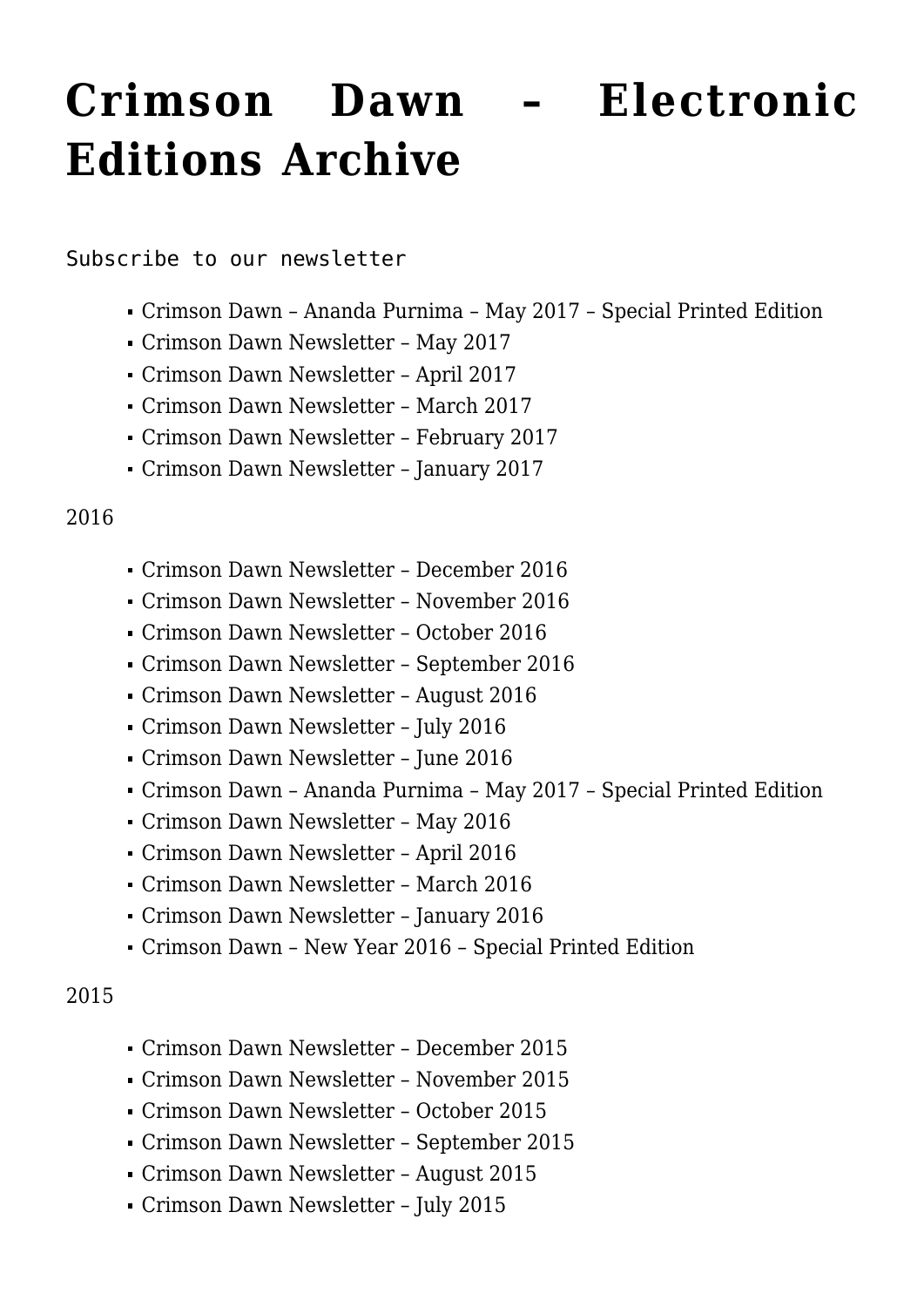- [Crimson Dawn Newsletter Mid June 2015](http://us2.campaign-archive2.com/?u=5b2c27644e6d58eb4fffe89b1&id=5d80efd1fc)
- [Crimson Dawn Newsletter June 2015](http://us2.campaign-archive2.com/?u=5b2c27644e6d58eb4fffe89b1&id=3fbb322d7c)
- [Crimson Dawn Sadhana Special Printed Edition](http://www.lulu.com/shop/ananda-marga-publication/crimson-dawn-sadhana-bw/paperback/product-22060348.html)
- [Crimson Dawn Newsletter Mid May 2015](http://us2.campaign-archive2.com/?u=5b2c27644e6d58eb4fffe89b1&id=febc5d340f)
- [Crimson Dawn Newsletter May 2015](http://us2.campaign-archive2.com/?u=5b2c27644e6d58eb4fffe89b1&id=858dff1a75)
- [Crimson Dawn Newsletter April 2015](http://us2.campaign-archive1.com/?u=5b2c27644e6d58eb4fffe89b1&id=54442e50fb)
- [Crimson Dawn Newsletter March 2015](http://us2.campaign-archive1.com/?u=5b2c27644e6d58eb4fffe89b1&id=19f871d10e)
- [Crimson Dawn Newsletter February 2015](http://us2.campaign-archive2.com/?u=5b2c27644e6d58eb4fffe89b1&id=0ab7892f8f)
- [Crimson Dawn Newsletter January 2015](http://us2.campaign-archive2.com/?u=5b2c27644e6d58eb4fffe89b1&id=1b0db0fcc5)
- [Crimson Dawn Microvitum Special Printed Edition](http://www.lulu.com/shop/ananda-marga-publication/crimson-dawn-microvitum/paperback/product-23181422.html)

### **2014**

- [Crimson Dawn Newsletter December 2014](http://us2.campaign-archive2.com/?u=5b2c27644e6d58eb4fffe89b1&id=75023b6732)
- [Crimson Dawn Newsletter November 2014](http://us2.campaign-archive2.com/?u=5b2c27644e6d58eb4fffe89b1&id=496373b395)
- [Crimson Dawn Newsletter October 2014](http://us2.campaign-archive1.com/?u=5b2c27644e6d58eb4fffe89b1&id=46abd44261)
- [Crimson Dawn Newsletter September 2014](http://us2.campaign-archive1.com/?u=5b2c27644e6d58eb4fffe89b1&id=022de09534)
- [Crimson Dawn Newsletter August 2014](http://us2.campaign-archive1.com/?u=5b2c27644e6d58eb4fffe89b1&id=ee16e1bb37)
- [Crimson Dawn Newsletter July 2014](http://us2.campaign-archive1.com/?u=5b2c27644e6d58eb4fffe89b1&id=cce3b17614)
- [Crimson Dawn Newsletter June 2014](http://us2.campaign-archive2.com/?u=5b2c27644e6d58eb4fffe89b1&id=f10ad88a04)
- [Crimson Dawn Ananda Purnima May 2014 Special Printed Edition](http://www.lulu.com/shop/ananda-marga-publications/crimson-dawn-may-2014-babas-birthday-bw/paperback/product-21620880.html)
- [Crimson Dawn Newsletter April 2014](http://us2.campaign-archive1.com/?u=5b2c27644e6d58eb4fffe89b1&id=3c0fe1a487)
- [Crimson Dawn Newsletter March 2014](http://us2.campaign-archive2.com/?u=5b2c27644e6d58eb4fffe89b1&id=abdcb675d4)
- [Crimson Dawn Newsletter February 2014](http://us2.campaign-archive1.com/?u=5b2c27644e6d58eb4fffe89b1&id=f23a5f4e79)
- [Crimson Dawn Newsletter January 2014](http://us2.campaign-archive2.com/?u=5b2c27644e6d58eb4fffe89b1&id=60039f491b)

# **2013**

- [Crimson Dawn Newsletter December 2013](http://us2.campaign-archive2.com/?u=5b2c27644e6d58eb4fffe89b1&id=1eb3961129)
- [Crimson Dawn Newsletter November 2013](http://us2.campaign-archive2.com/?u=5b2c27644e6d58eb4fffe89b1&id=0bdaf7b07e)
- [Crimson Dawn Mahaprayan Divas 2013 Special Printed Edition](http://www.lulu.com/shop/ananda-marga-publications/crimson-dawn-mahaprayan-2013/paperback/product-23190270.html)
- [Crimson Dawn Newsletter October 2013](http://us2.campaign-archive2.com/?u=5b2c27644e6d58eb4fffe89b1&id=c2388609ee)
- [Crimson Dawn Newsletter September 2013](http://us2.campaign-archive2.com/?u=5b2c27644e6d58eb4fffe89b1&id=9eac279c18)
- [Crimson Dawn Newsletter August 2013](http://us2.campaign-archive1.com/?u=5b2c27644e6d58eb4fffe89b1&id=547f77cad8)
- [Crimson Dawn Newsletter July 2013](http://us2.campaign-archive1.com/?u=5b2c27644e6d58eb4fffe89b1&id=857810e4bc)
- [Crimson Dawn Newsletter June 2013](http://us2.campaign-archive1.com/?u=5b2c27644e6d58eb4fffe89b1&id=640a2ca374)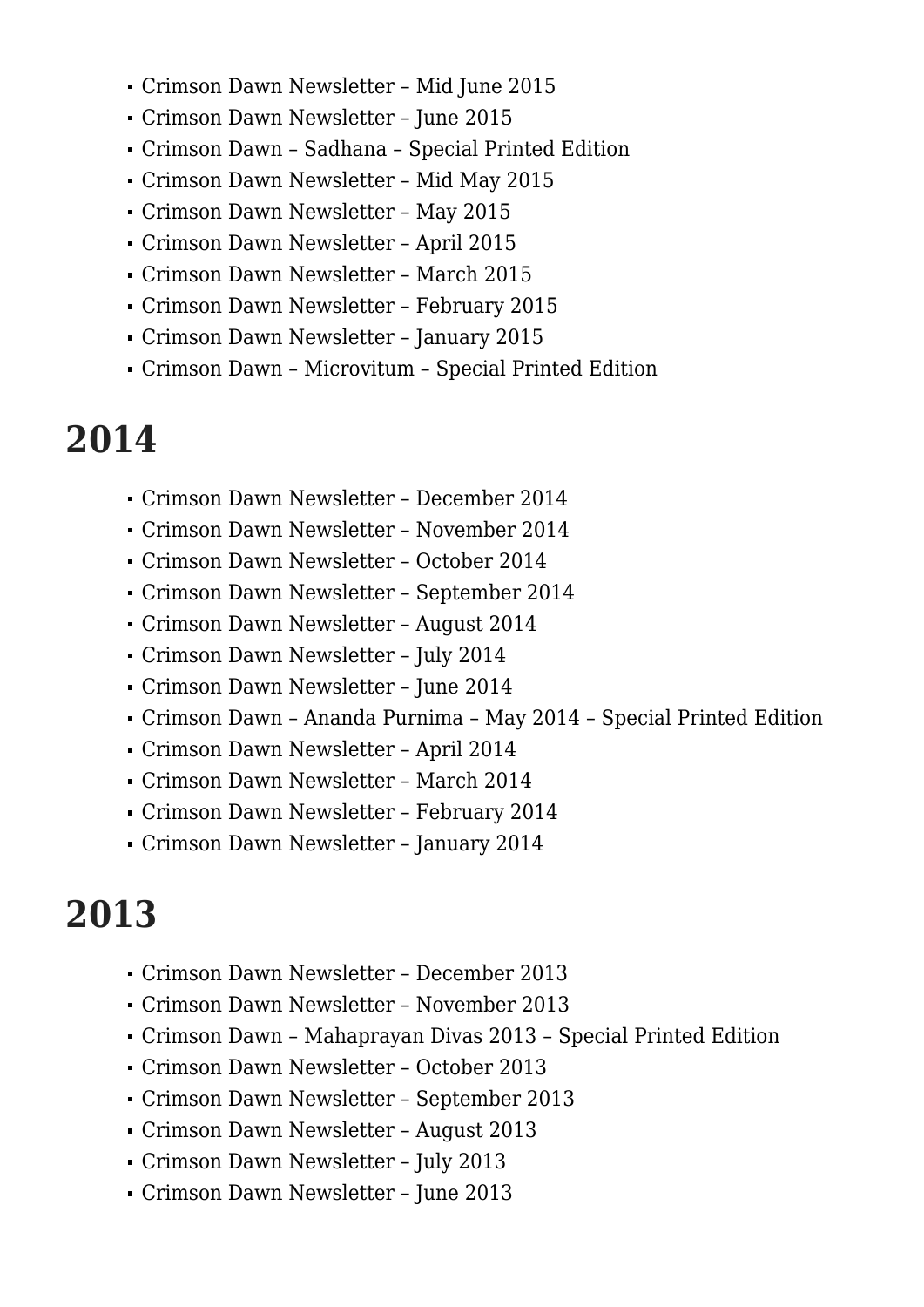- [Crimson Dawn Newsletter May 2013](http://us2.campaign-archive2.com/?u=5b2c27644e6d58eb4fffe89b1&id=6b41454e91)
- [Crimson Dawn Newsletter January 16th 2013](http://us2.campaign-archive1.com/?u=5b2c27644e6d58eb4fffe89b1&id=0a1de8171c)
- [Crimson Dawn Newsletter January 1st 2013](http://us2.campaign-archive2.com/?u=5b2c27644e6d58eb4fffe89b1&id=71b58a9443)

## **2012**

- [Crimson Dawn Newsletter December 2012](http://us2.campaign-archive1.com/?u=5b2c27644e6d58eb4fffe89b1&id=90501a44f2)
- [Crimson Dawn Newsletter November 2012](http://us2.campaign-archive1.com/?u=5b2c27644e6d58eb4fffe89b1&id=106236bd1b)
- [Crimson Dawn Mahaprayan Divas 2012 Special Printed Edition](http://www.lulu.com/shop/ananda-marga-publications/crimson-dawn-mahaprayan-2012/paperback/product-23190191.html)
- [Crimson Dawn Newsletter October 2012](http://us2.campaign-archive1.com/?u=5b2c27644e6d58eb4fffe89b1&id=54555773ad)
- [Crimson Dawn Newsletter September 2012](http://us2.campaign-archive2.com/?u=5b2c27644e6d58eb4fffe89b1&id=746f1f6973)
- [Crimson Dawn Newsletter August 2012](http://us2.campaign-archive2.com/?u=5b2c27644e6d58eb4fffe89b1&id=435605bf3c)
- [Crimson Dawn Newsletter July 2012](http://us2.campaign-archive1.com/?u=5b2c27644e6d58eb4fffe89b1&id=daf74c8765)
- [Crimson Dawn Newsletter June 28th 2012](http://us2.campaign-archive1.com/?u=5b2c27644e6d58eb4fffe89b1&id=3a8713d586)
- [Crimson Dawn Newsletter June 20th 2012](http://us2.campaign-archive1.com/?u=5b2c27644e6d58eb4fffe89b1&id=ffaae4bfd6)
- [Crimson Dawn Newsletter June 13th 2012](http://us2.campaign-archive2.com/?u=5b2c27644e6d58eb4fffe89b1&id=afb08f5462)
- [Crimson Dawn Newsletter June 6th 2012](http://us2.campaign-archive2.com/?u=5b2c27644e6d58eb4fffe89b1&id=2962f00978)
- [Crimson Dawn Newsletter May 28th 2012](http://us2.campaign-archive1.com/?u=5b2c27644e6d58eb4fffe89b1&id=3d2249ed09)
- [Crimson Dawn Newsletter May 20th 2012](http://us2.campaign-archive1.com/?u=5b2c27644e6d58eb4fffe89b1&id=c2e8acb2b0)
- [Crimson Dawn Newsletter May 13th 2012](http://us2.campaign-archive1.com/?u=5b2c27644e6d58eb4fffe89b1&id=a9b5d78bc8)
- [Crimson Dawn Newsletter May 6th 2012](http://us2.campaign-archive1.com/?u=5b2c27644e6d58eb4fffe89b1&id=e2a058c9cd)
- [Crimson Dawn Newsletter May 3rd 2012](http://us2.campaign-archive1.com/?u=5b2c27644e6d58eb4fffe89b1&id=3083c912e3)
- [Crimson Dawn Newsletter April 26th 2012](http://us2.campaign-archive1.com/?u=5b2c27644e6d58eb4fffe89b1&id=999bb8d82d)
- [Crimson Dawn Newsletter April 19th 2012](http://us2.campaign-archive2.com/?u=5b2c27644e6d58eb4fffe89b1&id=4cc5c8b7be)
- [Crimson Dawn Newsletter April 17th 2012](http://us2.campaign-archive1.com/?u=5b2c27644e6d58eb4fffe89b1&id=46e233f1ae)
- [Crimson Dawn Newsletter April 10th 2012](http://us2.campaign-archive2.com/?u=5b2c27644e6d58eb4fffe89b1&id=b98b958e35)
- [Crimson Dawn Newsletter April 2nd 2012](http://us2.campaign-archive2.com/?u=5b2c27644e6d58eb4fffe89b1&id=6f15cef22c)
- [Crimson Dawn Newsletter March 26th 2012](http://us2.campaign-archive2.com/?u=5b2c27644e6d58eb4fffe89b1&id=879af71b18)
- [Crimson Dawn Newsletter March 16th 2012](http://us2.campaign-archive1.com/?u=5b2c27644e6d58eb4fffe89b1&id=50e15b7a68)
- [Crimson Dawn Newsletter March 8th 2012](http://us2.campaign-archive1.com/?u=5b2c27644e6d58eb4fffe89b1&id=cf13378962)
- [Crimson Dawn Newsletter March 1th 2012](http://us2.campaign-archive2.com/?u=5b2c27644e6d58eb4fffe89b1&id=5674823ab7)

### **2011**

- [Crimson Dawn Newsletter December 23rd 2011](http://us2.campaign-archive1.com/?u=5b2c27644e6d58eb4fffe89b1&id=7238fa1a5d)
- [Crimson Dawn Newsletter December 16th 2011](http://us2.campaign-archive2.com/?u=5b2c27644e6d58eb4fffe89b1&id=d693a864f5)